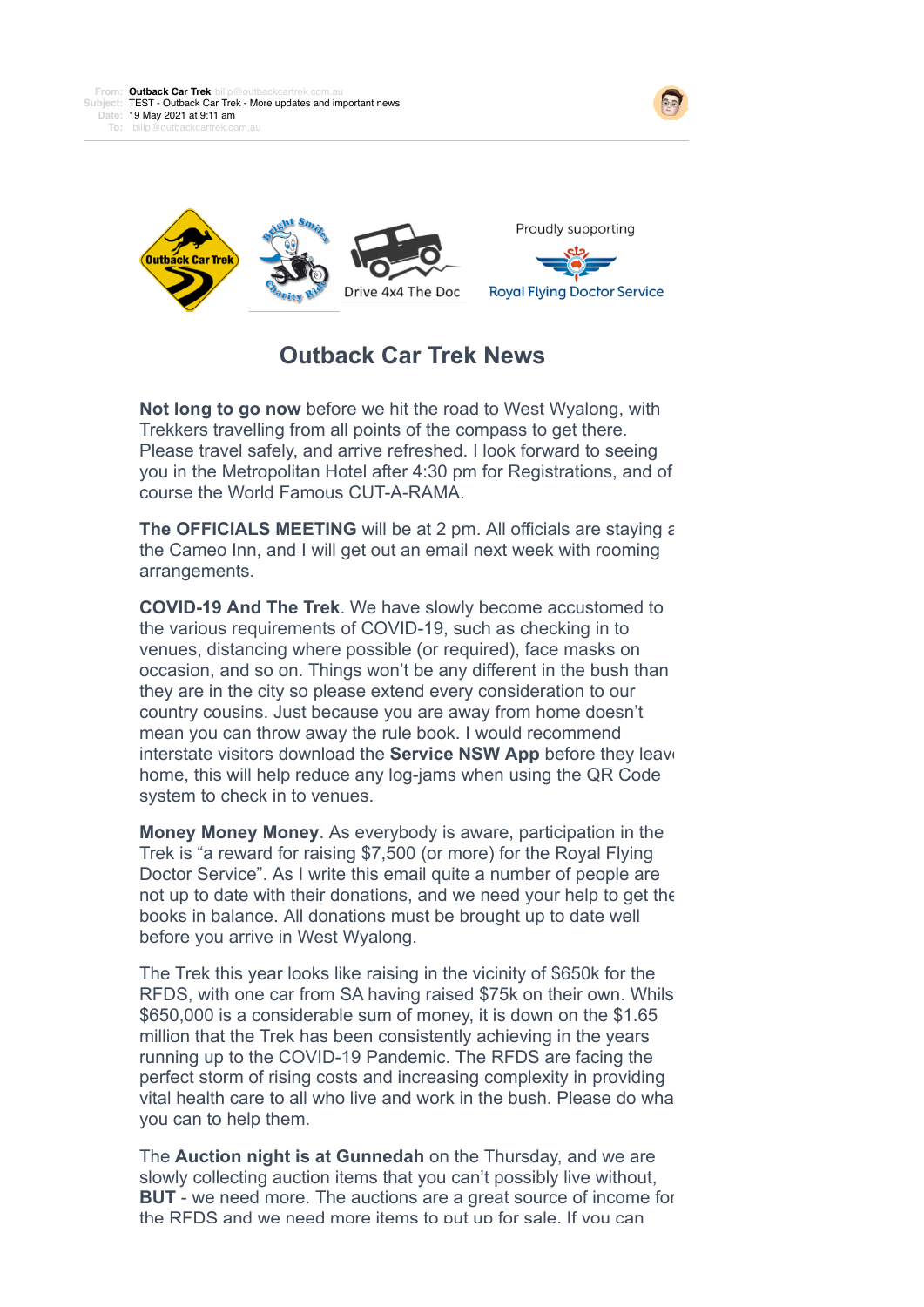the RFDS and we need more items to put up for sale. If you can provide an item for auction please let me know in advance, and if you can get it to West Wyalong **Kylie & Daniel in T6** will look after it from there.

We are unable to accommodate the **Beer'N'Bundy Happy Hour** this year, which is a great pity because it is a great fund-raiser for the RFDS. But never fear, we have some fun ideas that will raise an equal amount of money at the start line on a couple of mornings. Please join in the fun, and have your wallet/purse handy.

**Door Panels.** If you are in West Wyalong on Saturday morning, track me down and I'll put your door panels on for you on Saturday morning, or perhaps between the Officials Meeting and the start of Registrations that afternoon. If you are arriving into West Wyalong that evening we will have highly trained and skilled volunteers available to put your door panels on for you **during breakfast** on Sunday morning. Whichever option you decide please **remember TO BRING YOUR CAR NUMBERS WITH YOU** so they can be affixed after we put the door panels on.

Long Day to Cobar. We have known for a couple of weeks now that the Paroo Overflow (125 kms west of Tilpa) will rise earlier than anticipated and close the road, as a result of the heavy rains in North Queensland several months ago. Slowly unfolding are also some interesting developments with the water flow down the Menindee-Darling basin. We have several options up our sleeve from Broken Hill-White Cliffs-Tilpa-Cobar to keep us on the dirt nearly the whole way, and decisions will be made next week, as the waters pass, as to which roads we will use.

This means that we will enjoy a longer drive than normal on the Tuesday and we will require an early start ex Broken Hill, but we are well prepared. An upside will be that the Menindee Lakes will be full when we get there, the first time in over 10 years.

**A Tour of the world class RFDS Visitor Experience** will be a highlight of our Dubbo overnight stop (as well as watching the State of Origin at the **Devil's Hollow Brewery**). We will be having breakfast on Thursday morning at the **Outback Trek Cafe** at the RFDS Visitor Experience Centre, and the RFDS will split us into manageable group sizes to provide us with a guided tour of the facility, each tour taking around 30 minutes. We have allowed for a later start than normal on the Thursday morning, but don't waste it b sleeping in, get out to the airport and enjoy the RFDS Visitor Experience before or after your breakfast.

We still have **people looking for a ride** - if you have a spare seat and can fit in a passenger please let me know.

**Indemnity & RFDS Medical Forms** - hard to believe I know, but a handful of people still haven't returned them…….

**Car Safety Check Forms** are now overdue, please get them to me by the weekend.

A **COVID-19 DeclarationForm** will be distributed to you in the week

before the Trek. You will be required to present yourself at the